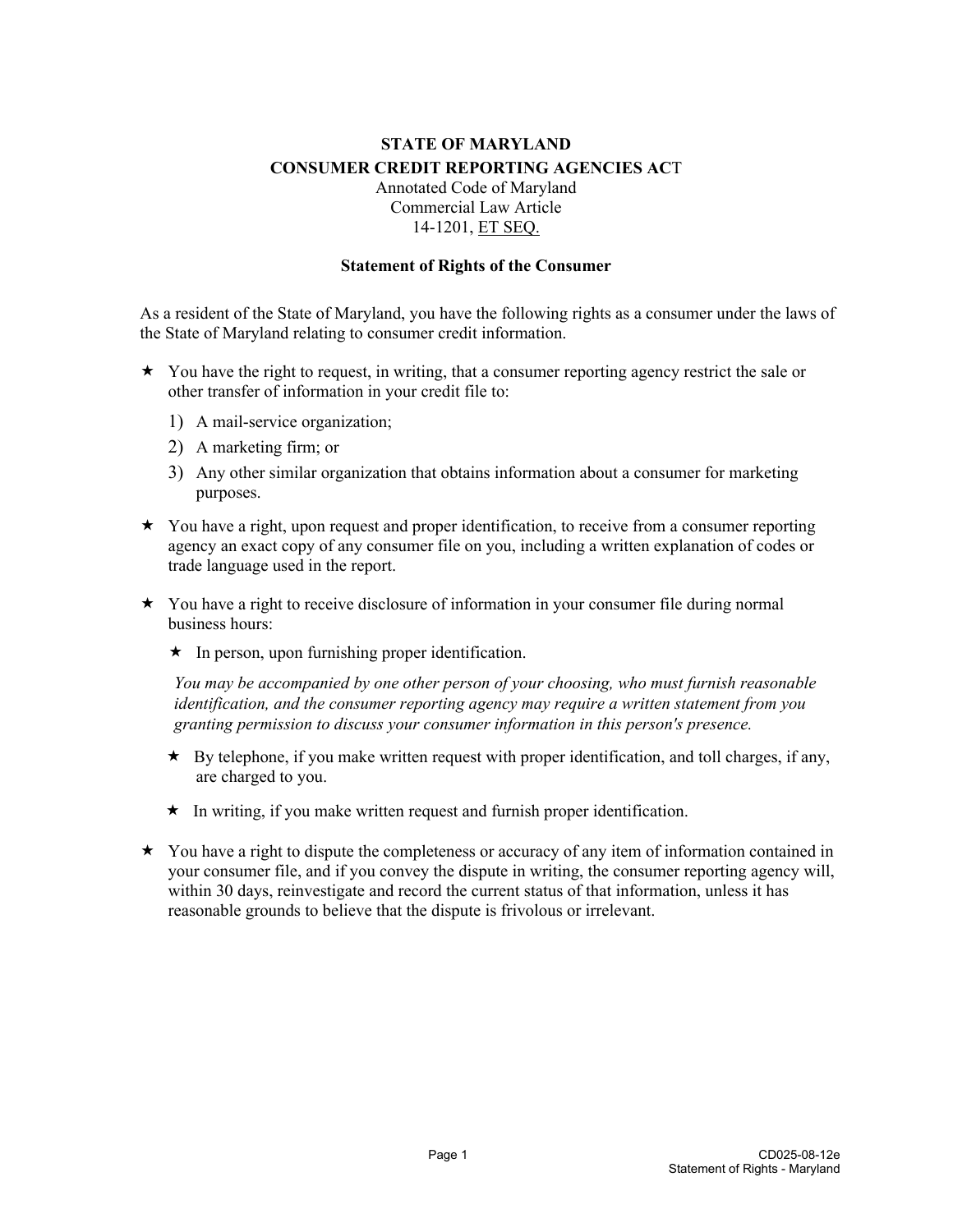If, after reinvestigation, the information you disputed is found to be inaccurate or cannot be verified, the consumer reporting agency will delete the information and mail you a written notice of the correction and will also mail to each person to whom erroneous information was furnished written notice of the correction. You will also be sent a written notice if the information you disputed is found to be accurate or is not verified.

You have 60 days after receiving notice of correction or other findings to request in writing that the consumer reporting agency furnish you with the name, address, telephone number of each creditor contacted during its reinvestigation, and it will provide this information to you within 30 days after receiving your request.

 $\star$  If the reinvestigation does not resolve your dispute, you may file with the consumer reporting agency a brief statement of not more than 100 words, setting forth the nature of your dispute. This statement will be placed on your consumer file, and in any subsequent report containing the information you dispute, it will be clearly noted that the information has been disputed by you, and your statement or a clear and accurate summary of it will be provided with that report.

Following deletion of any information you disputed that is found to be inaccurate or could not be verified, at your request, the consumer reporting agency will furnish notification of the information deleted or your statement, or statement summary, to any person you designate who has received your report within the past two years for employment purposes, or within the past one year for any other purpose.

 $\star$  Under the law, you will not be charged for any of the information requested nor for our handling of the information you dispute, nor for the corrected reports resulting from our handling. Under the law, you may be charged a fee not exceed \$5 for a second or subsequent report requested by you during a 12-month period.

You have a right to file a complaint with the Commissioner of Financial Regulation, State of Maryland, if you have reason to believe that this law or any other law regulating consumer credit reporting has been violated, and the Commissioner will thoroughly inspect and investigate your complaint.

Under the law, effective October 1, 2017, you may not be charged a fee by a consumer reporting agency to place a security freeze on your account if you have not previously requested the placement of a freeze by that same consumer reporting agency.

The name, address, and telephone number of the Commissioner of Financial Regulation is:

Antonio Salazar, Commissioner of Financial Regulation Maryland Department of Labor, Licensing & Regulation 500 N. Calvert St. Baltimore, Maryland 21202 (410) 230-6100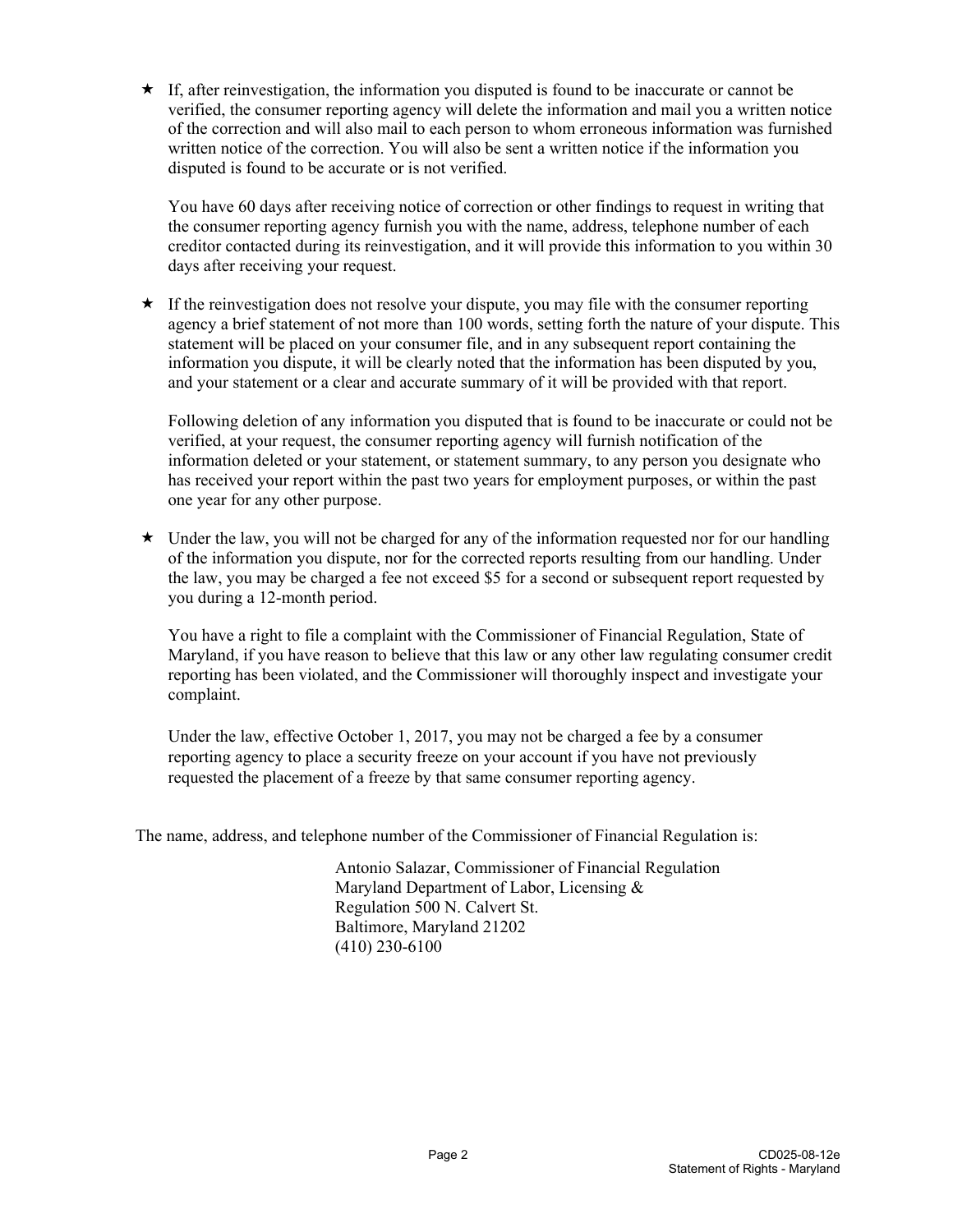## NOTICE

You have a right, under section 14-1212.1 of the Commercial Law Article of the Annotated Code of Maryland, to place a security freeze on your credit report. The security freeze will prohibit a consumer reporting agency from releasing your credit report or any information derived from your credit report without your express authorization. The purpose of a security freeze is to prevent credit, loans, and services from being approved in your name without your consent.

You may elect to have a consumer reporting agency place a security freeze on your credit report by written request sent by certified mail, or by electronic mail or the internet if the consumer reporting agency provides a secure electronic connection. The consumer reporting agency must place a security freeze on your credit report within 5 business days after your request is received, or within 3 business days starting July 1, 2008. Within 5 business days after a security freeze is placed on your credit report, you will be provided with a unique personal identification number or password to use if you want to remove the security freeze or temporarily lift the security freeze to release your credit report to a specific person or for a specific period of time. You also will receive information on the procedures for removing or temporarily lifting a security freeze.

If you want to temporarily lift the security freeze on your credit report, you must contact the consumer reporting agency and provide all of the following:

- (1) the unique personal identification number or password provided by the consumer reporting agency;
- (2) the proper identifying information to verify your identity; and

(3) the proper information regarding the person who is to receive the credit report or the period of time for which the credit report is to be available to users of the credit report.

A consumer reporting agency must comply with a request to temporarily lift a security freeze on a credit report within 3 business days after the request is received, or within 15 minutes starting January 31, 2009, for certain requests. A consumer reporting agency must comply with a request to remove a security freeze on a credit report within 3 business days after the request is received.

If you are actively seeking credit, you should be aware that the procedures involved in lifting a security freeze may slow your own applications for credit. You should plan ahead and lift a security freeze, either completely if you are seeking credit from a number of sources, or just for a specific creditor if you are applying only to that creditor, a few days before actually applying for new credit.

A consumer reporting agency may charge a reasonable fee not exceeding \$5 for each placement, temporary lift, or removal of a security freeze. However, a consumer reporting agency may not charge any fee to a consumer who, at the time of a request to place, temporarily lift, or remove a security freeze, presents to the consumer reporting agency a police report of alleged identity fraud against the consumer or an identity theft passport.

A security freeze does not apply if you have an existing account relationship and a copy of your credit report is requested by your existing creditor or its agents or affiliates for certain types of account review, collection, fraud control, or similar activities.